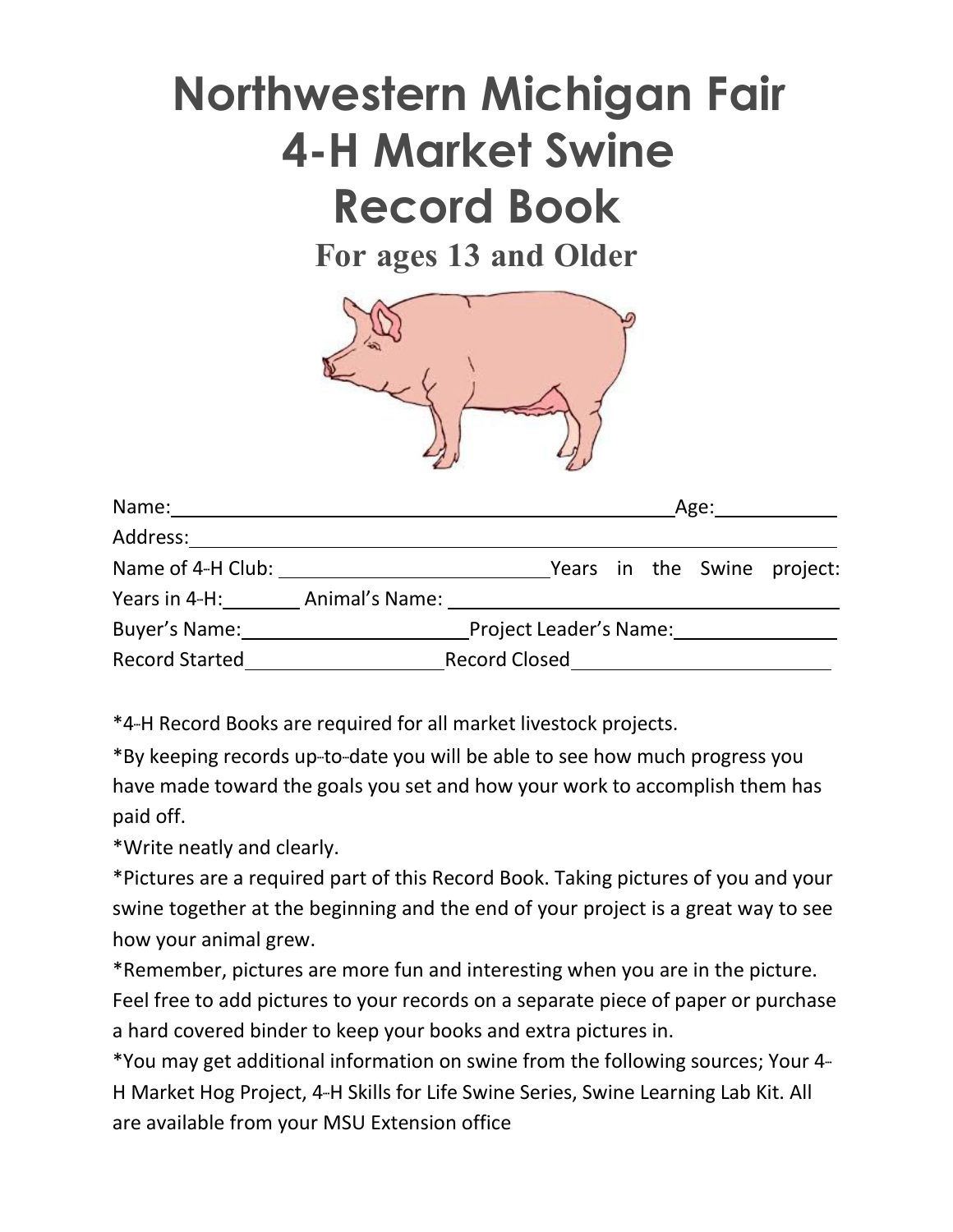### **Project Information**

The start of the project will be the day you placed your swine on feed. The end of the project will be the day of weigh in at fair.

Project Start Date: Project End Date: 2009

What month was your pig born?

Please fill in the following information about your swine.

| Ear Tag Number | Sex | Date      | Breed and Color of | Sold/Kept/ | <b>Purchase Price</b> |
|----------------|-----|-----------|--------------------|------------|-----------------------|
|                |     | Purchased | Your Swine         | Died       |                       |
|                |     |           |                    |            |                       |
|                |     |           |                    |            |                       |
|                |     |           |                    |            |                       |

Total Spent on your swine \$

#### **Monthly Feed Record**

| Month  | Type of feed used-What was the<br>main ingredient? | Pounds of feed<br>used? | Cost of feed? |
|--------|----------------------------------------------------|-------------------------|---------------|
| April  |                                                    |                         | \$            |
| May    |                                                    |                         | \$            |
| June   |                                                    |                         | \$            |
| July   |                                                    |                         | \$            |
| August |                                                    |                         | \$            |
| Total  |                                                    |                         | \$            |

#### **Expenses Other Than Feed**

| Item                         | April | May | June | July | August | <b>Totals</b> |
|------------------------------|-------|-----|------|------|--------|---------------|
| <b>Veterinary Fees</b>       |       |     |      |      |        |               |
| <b>Bedding</b>               |       |     |      |      |        |               |
| <b>Fair Fees</b>             |       |     |      |      |        |               |
| Pictures at Fair \$9.00      |       |     |      |      |        |               |
| Beef/Pork Boards Fee (.004%) |       |     |      |      |        |               |
| 4-H Council Adm. Fee (.05%)  |       |     |      |      |        |               |
| <b>Other Expenses</b>        |       |     |      |      |        |               |
| Total                        |       |     |      |      |        |               |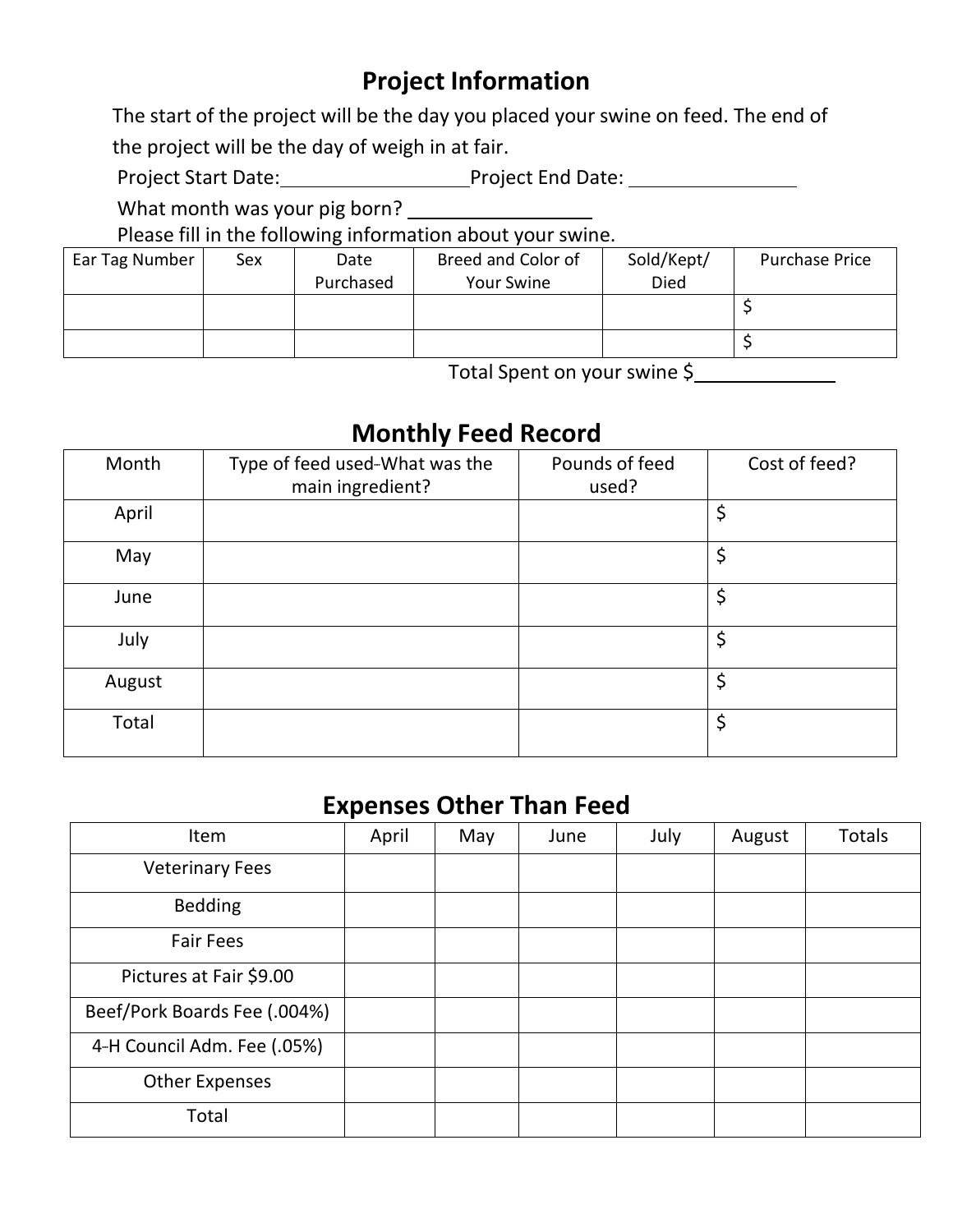### **Income for Project Year**

| Month of Fair | Weight of Swine at | Price per Pound at | <b>Total Value</b> |
|---------------|--------------------|--------------------|--------------------|
|               | Fair               | Auction            | (weight x price)   |
|               |                    |                    |                    |

#### **Financial Summary**

|                                      | <b>Financial Summary</b>                      |    |
|--------------------------------------|-----------------------------------------------|----|
| <b>Purchase Price of Your Swine</b>  | \$                                            |    |
| <b>Feed Cost</b>                     | \$                                            |    |
| Expenses other than Feed<br>(page 2) | \$                                            |    |
| <b>Total Expenses</b>                | \$                                            |    |
|                                      | Income from Sale of Swine<br>(Weight X Price) |    |
|                                      | <b>Minus Total Expenses</b>                   | Ś  |
|                                      | Net Profit or Loss                            | \$ |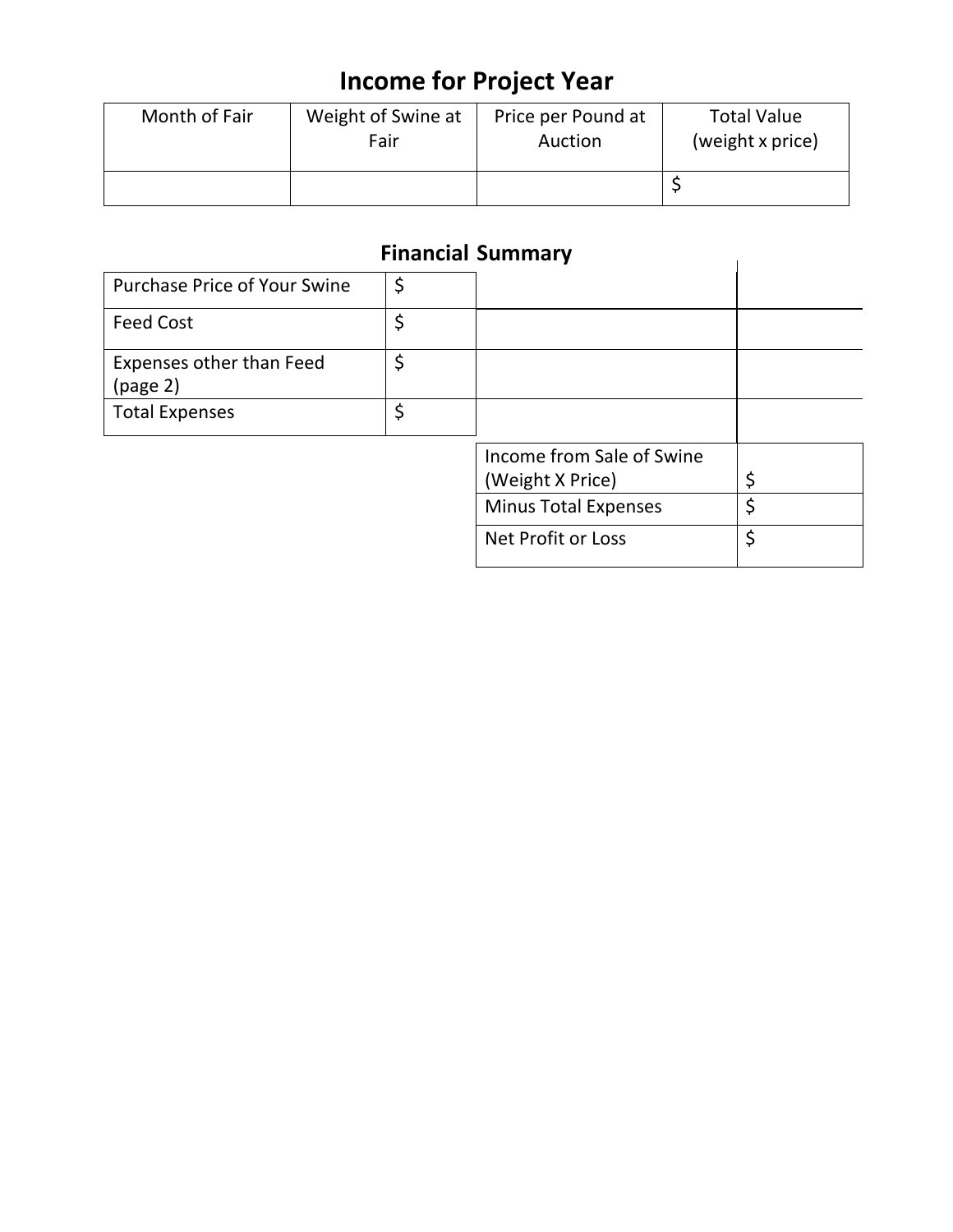### **Project Pictures**

**\* Pictures area a required part of this Record Book.** Taking pictures of your swine throughout the project will show you how your swine has grown and developed. \* Remember, pictures are nicer when you are in the picture. Add pictures on separate piece of paper or in a folder.

Paste First Photo Here

Paste Ending Photo Here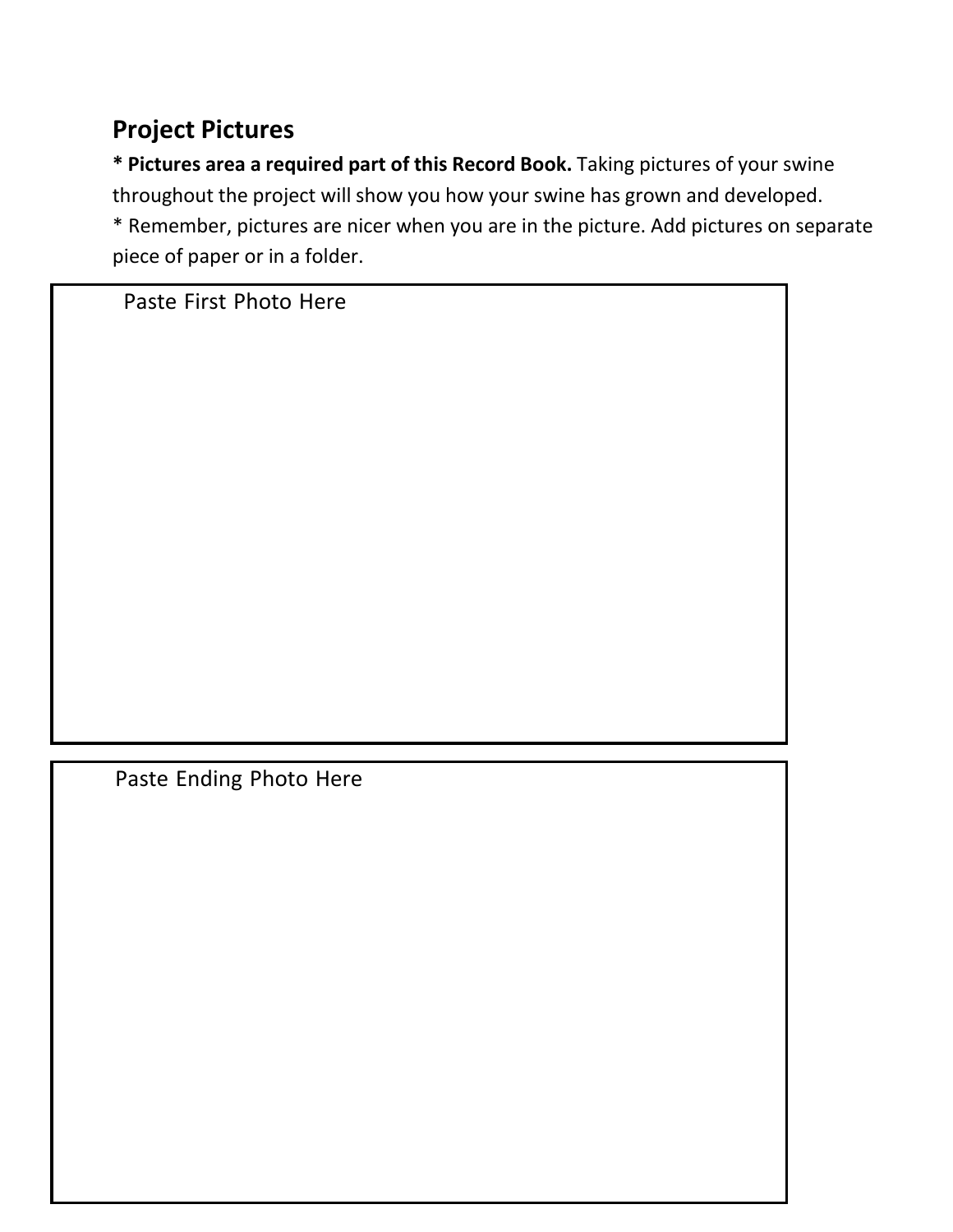### **My Swine Project**

Type or write a one-page on your swine project. Topics to cover:

- Why did you select your project?
- What breed or type of project animal did you select and why?
- What factors did you consider when selecting your project (breed, age, price, disposition)?
- How many and what kinds of animals did you care for?
- What have you learned this year?
- What will you change for next year?
- Who has influenced you the most this year in this project and why?
- What advice would you share with younger 4-Hers starting a swine project?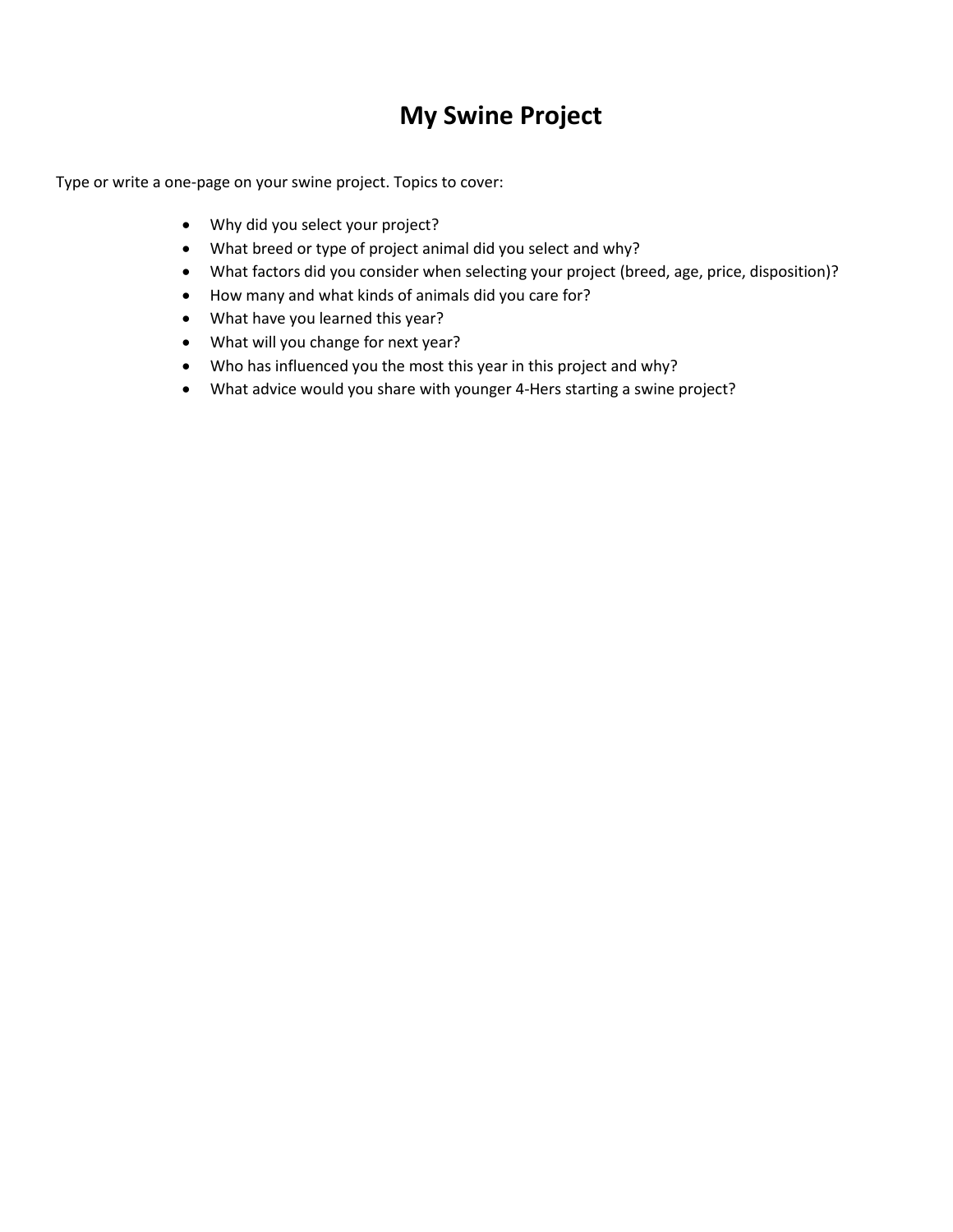## **Parts of a Hog·**